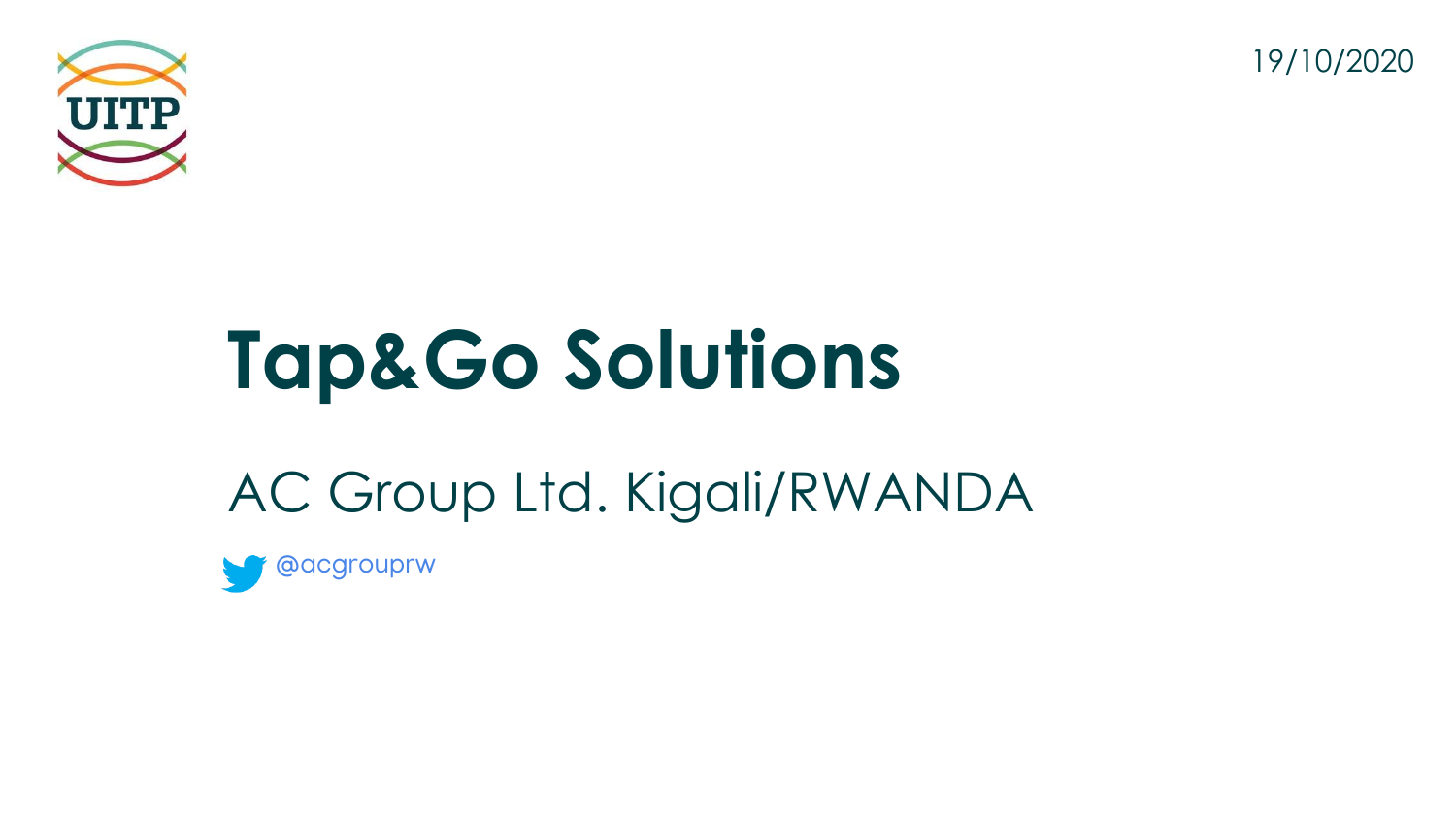### **Tap&Go City solution**

#### **Through Tap&Go, AC Group offers an innovative solution which:**

- Facilitates fare payment with a single tap from an NFC Tap&Go card,
- Improves efficiency through electronic revenue collection,
- Provides route predictability through fleet management,
- Improves visibility through data collection.



| ٠ |   | ۳ |
|---|---|---|
|   |   |   |
|   | _ |   |
|   | _ |   |
|   |   |   |



A Tap&Go Card which is NFC enabled

Agent points for Loading cards & Selling tickets

The Passengers Tap their cards.

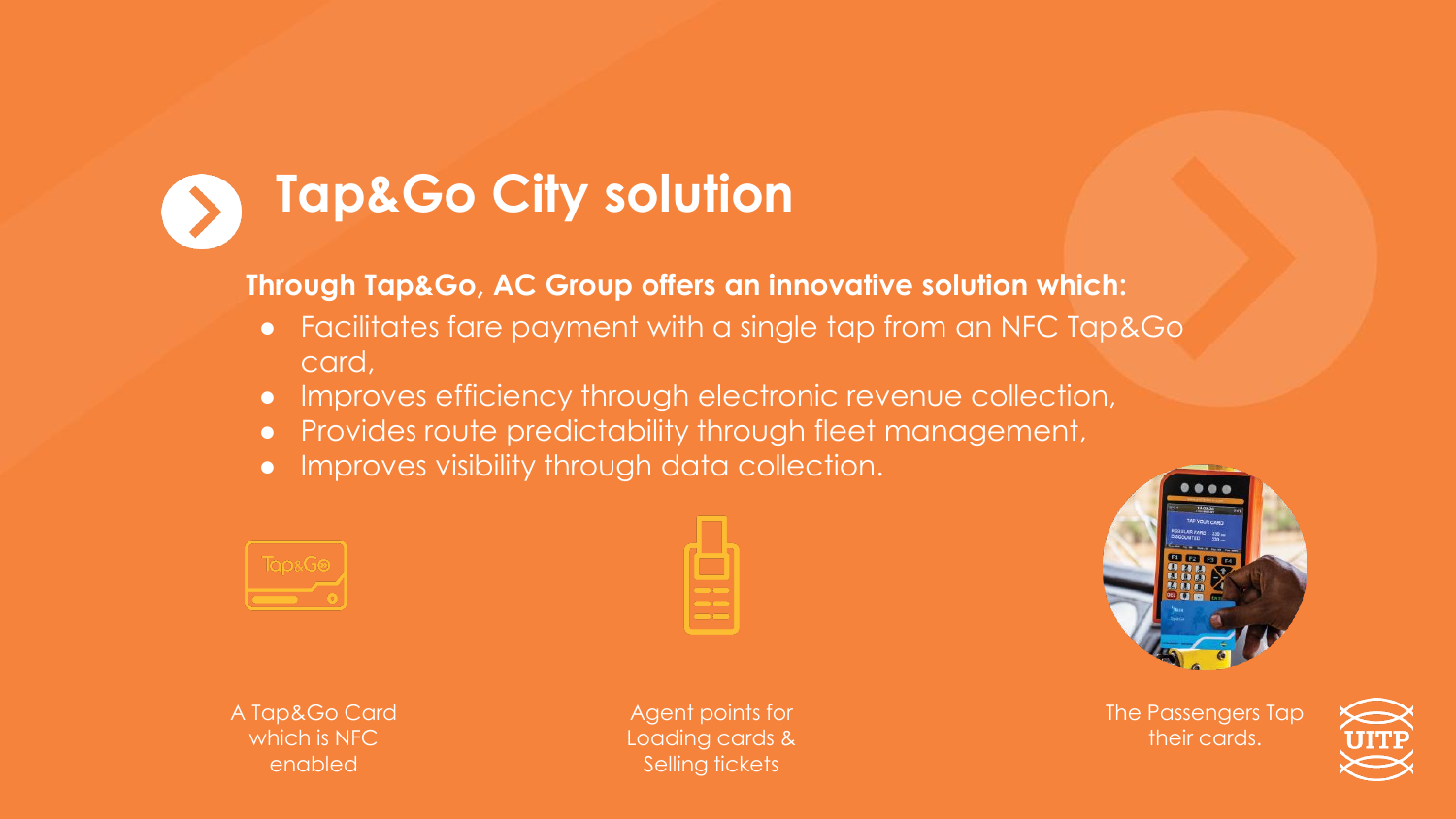









### **Effects, Impacts & Results**

Since the launch of Tap&Go,:

- All bus companies operating in Kigali adopted the system & have gone cashless
- Tap&Go cards are owned by more than 1.9 Millions commuters
- Bus companies have reduced inefficiencies and increased revenues.
- New Technology jobs have been created.

The Tap&Go solution is geared to address some of the most common issues in Public transport including:

- Lack of visibility,
- Lack of Data for Decision-making,
- Bus delays,
- Price Fluctuations,
- Inefficiencies in operations,
- Inconvenience & Risks that come with Carrying cash.

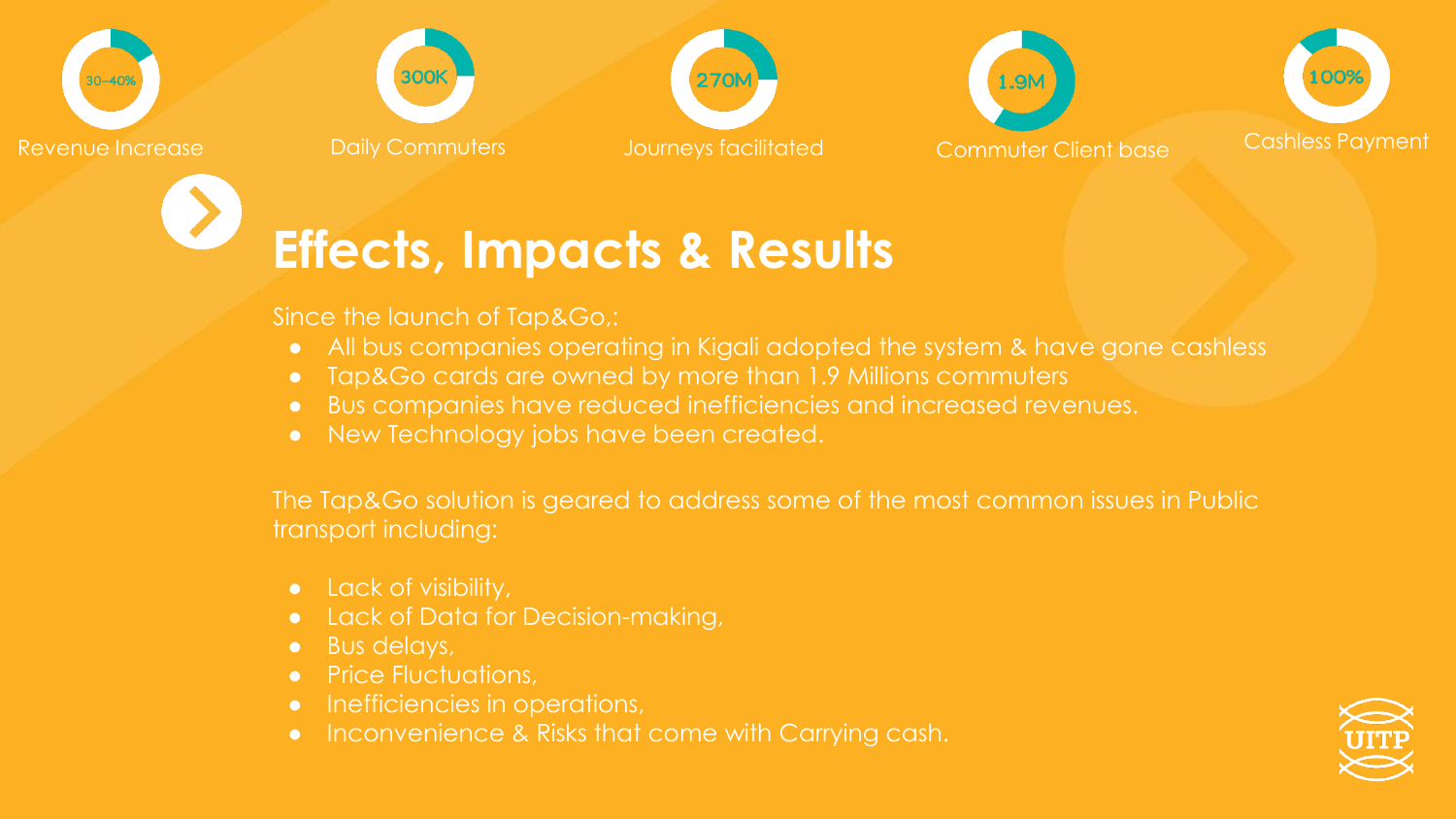## **Impact on Bus Operators**

- With Tap&Go, there is a more visibility & transparency of revenues generated by buses companies. Revenue leakage related to handling of cash has been stopped.
- The visibility of data has created opportunities for the bus operators to grow.



They have been able to get mortgages



Data collected by Tap&Go has also enabled bus operators to plan and forecast public transport demand

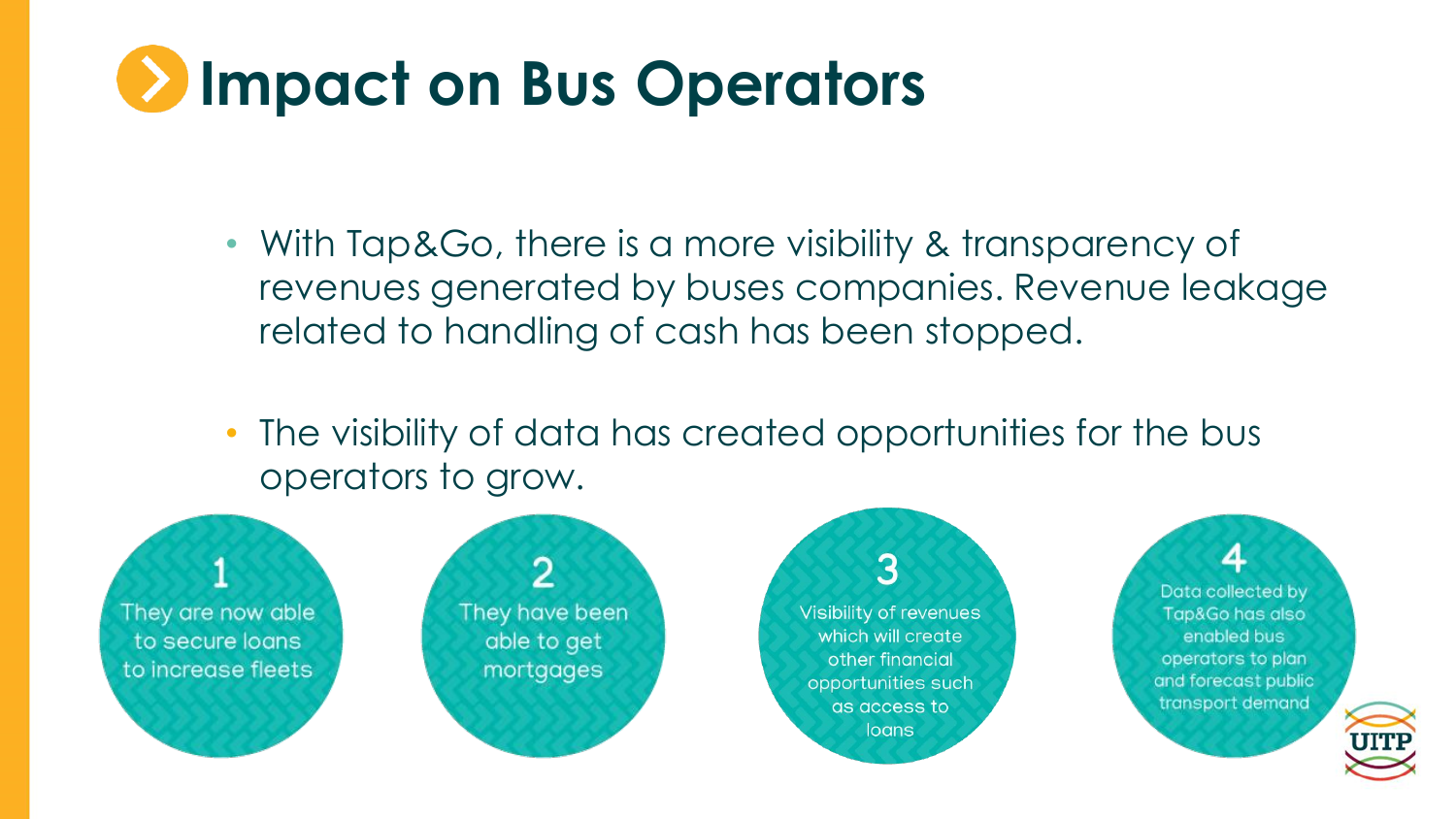

### **Tap&Go Ticketing Intercity solution**

#### **Through Tap&Go Ticketing, AC Group offers an Integrated solution that :**

- Is geared for On-Time and Fill-and-Go Transport
- Provides mobile point-of-sale system to ticketing agents
- Facilitates operational Mobile apps for supervisors and revenue visibility for shareholders
- Provides Management, Reporting and Trip scheduling tools
- Provides Mobile and Web apps for Passengers used for trip information and cashless payments
- Provides a QR Based Bus Validator mounted on buses

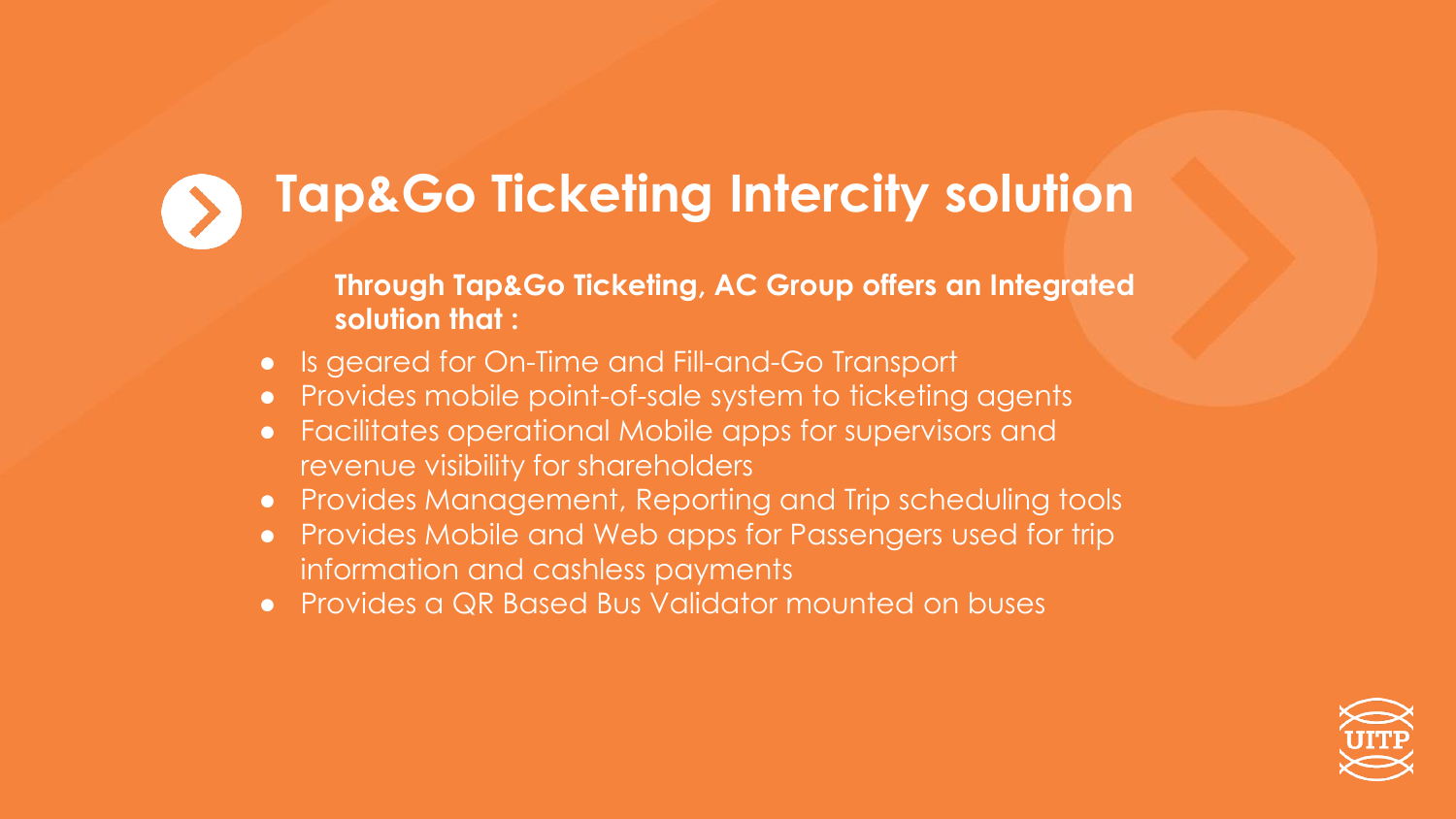### **Goal of the solution**

The Tap&Go Intercity solution is geared to components which are critical for the advancement of Public transport to a new era of sustainability including:

- Real-time Access to Information,
- Service in low connectivity areas,
- Formalization of the Intercity transport sector

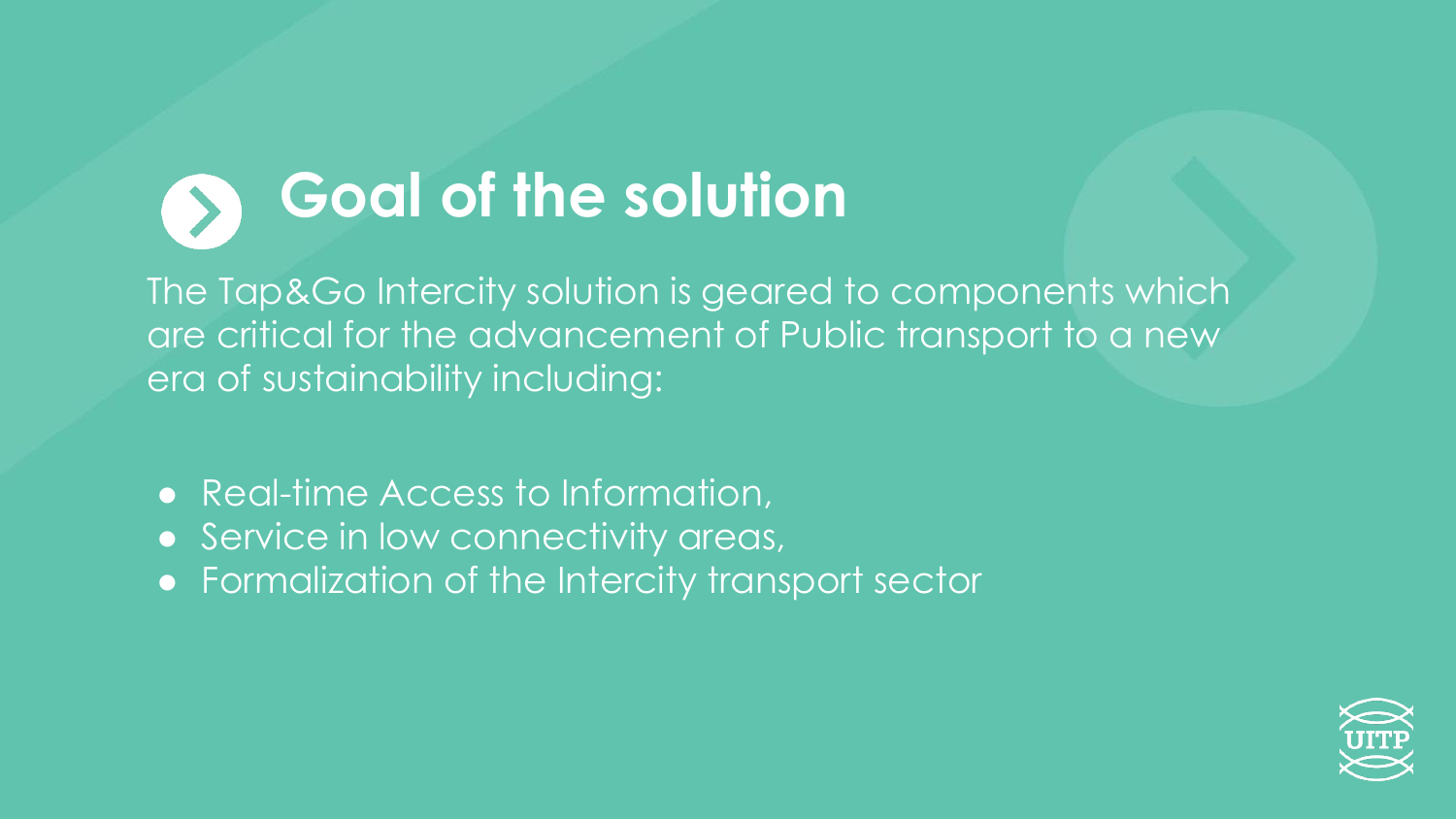#### **Effects, Impacts & Results**

Since the launch of Tap&Go Intercity Solution:

- Major bus companies operating in Intercity joined
- Cashless payment methods were successfully introduced
- Proved to be useful during COVID-19 pandemic in contact-tracing